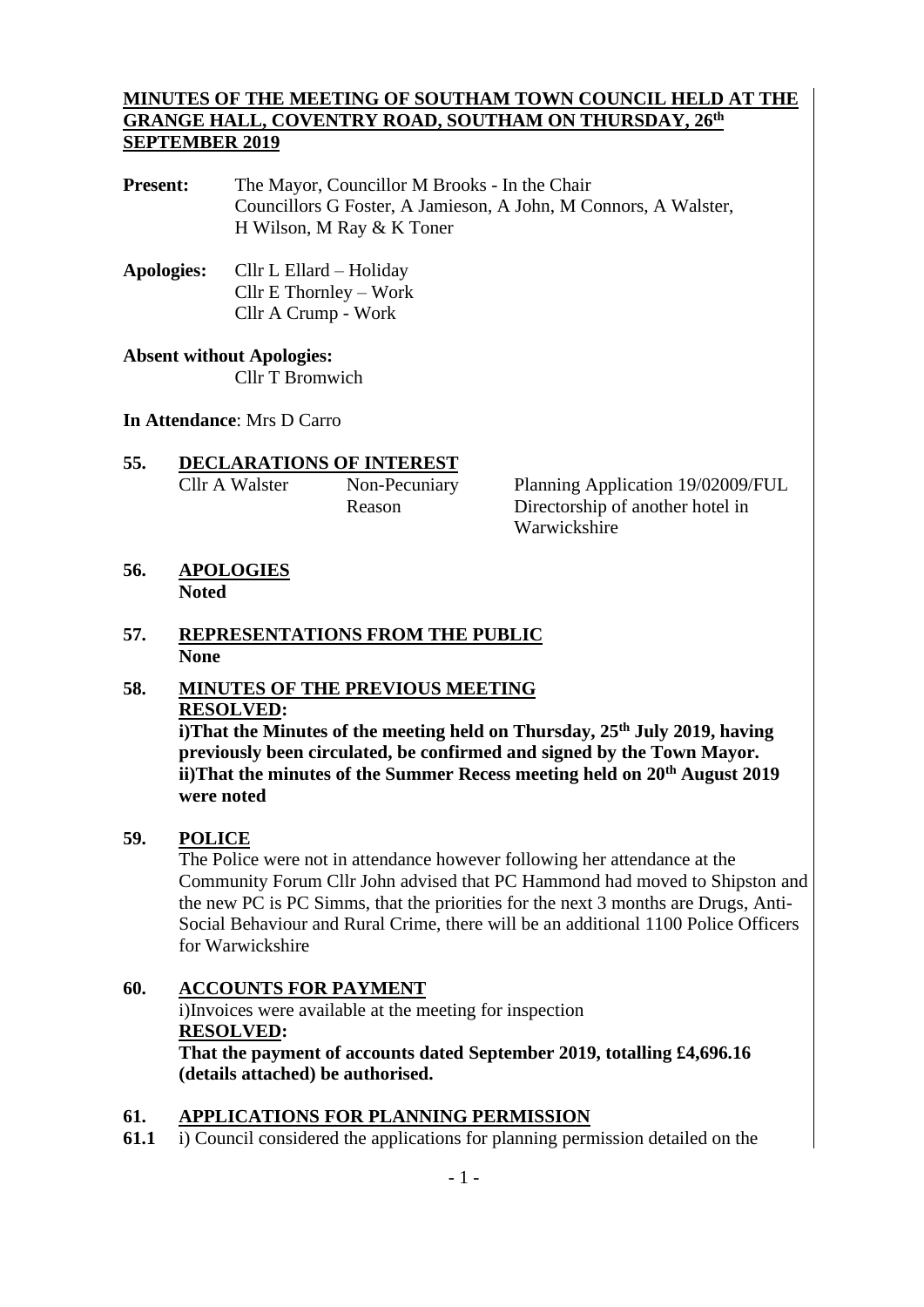schedule dated September 2019 upon which the Town Council had been consulted by Stratford District Council. (details attached)

**60.2** ii) Planning Application decisions dated September 2019 **RESOLVED: That condition 9 relating to the Community Use Agreement for the Southam** 

**College Sports Hall be discussed with the Headteacher at the meeting on 16th October 2019**

**60.3** iii) Planning Committee Meeting Dates

# **61. TOWN CLERK'S REPORT**

**61.1 PUBLIC REPRESENTATIONS None**

## **61.2 TOWN AND PARISH SUPPORT FOR UBUS – COMMUNITY TRANSPORT SCHEME**

Members noted the correspondence from Marie Darwen – Policy Officer, Older People – SDC, with regards to a request for financial support, as no S137 Grant Application was submitted

## **61.3 TAYLOR WIMPEY – LILLEY MEADOW ESTATE**

Members considered the minutes of the meeting that members had with Taylor Wimpey regarding the Community Hall Specification and associated correspondence.

### **RESOLVED:**

**That the Town Council will be happy for the deed of variation to be submitted subject to The Grange Hall Management Committee being in agreement**

# **61.4 TOWN COUNCIL CALLING CARDS – CODE OF PRACTICE RESOLVED:**

**That the Code of Practice is adopted**

#### **61.5 S137 GRANT APPLICATIONS RESOLVED: To award S137 Grants to the following organisations:**

**Rubbish Friends Southam - £300.00 Southam Christmas Lights Association - £253.20**

**61.6 COUNCIL MEETING DATES ENV DATES Noted**

## **62. CORRESPONDENCE**

**62.1 BT Payphone Removal Consultation RESOLVED: i)To defer the matter and reconsider at the October meeting**

**ii)To seek the views of the Police**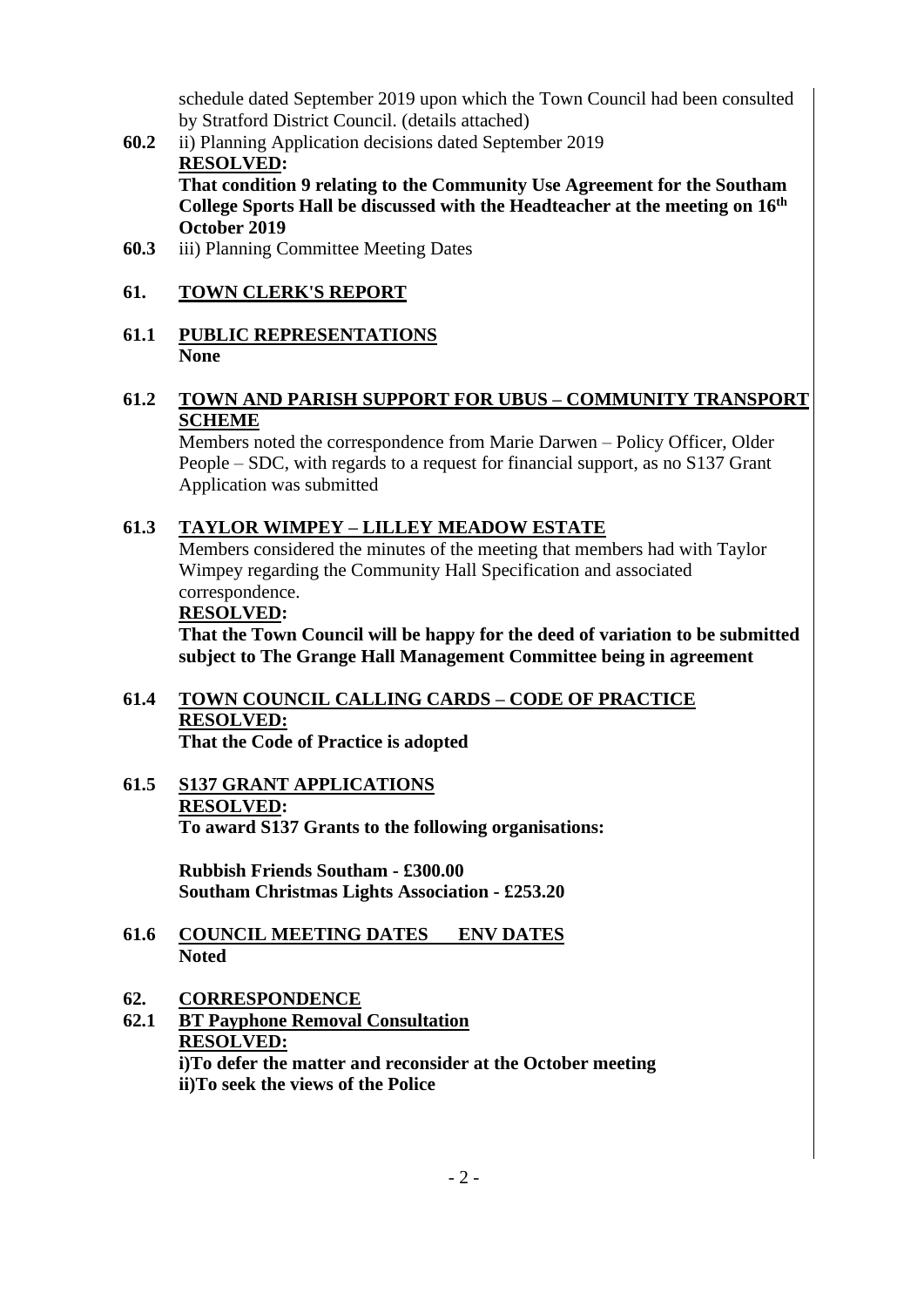## **63. REPORTS FROM WORKING PARTIES ENV WORKING PARTY MINUTES – 12 TH SEPTEMBER 2019**

### **63.1 Solar Fields Farm Site Visit**

Cllr Ray, Cllr Brooks and Cllr Wilson attended the site visit, it was a good tour and very informative

## **63.2 Consultation on draft Warwickshire Rail Strategy 2019-2034**

Members considered the consultation **RESOLVED:**

**To respond to the consultation stating the following:**

**i)That improvements need to be made to the bus services, for instance getting a bus from Southam to Leamington train station involves a change of bus in the town centre, this does not encourage people to use the service ii)Due to the on-going development in and around Southam a new station would be beneficial between Leamington and Rugby iii)The consultation has not considered 'Very Light Rail'**

**63.3 SDC Site Allocations Plan - Consultation** Members considered the consultation **RESOLVED: No representation**

# **63.4 Lilley Meadow – Solus Gardens, - Proposal for maintained the Play Area and Public Open Space**

As a result of the Council stating that they would be interested in maintaining the Play Area and Public Open Space for this development, Members considered the maintenance document. Cllr Walster has worked on some figures for a commuted sum and it was suggested that the cost of the annual maintenance for this area will be around £11200 a year

## **RESOLVED:**

**i)That the Town Council agrees in principle to taking on the maintenance of the area and that a deal needs to be negotiated.**

**ii)Cllr Walster to write a proposal for the Commuted Sum to put forward to the developer**

# **63.5 Cllr Foster – Busy-ness Working Party**

Members consider Cllr Foster's proposal: Introduction

A recent spate of retail closures and a general feeling that Southam Town Centre is getting less busy as time goes on has led to the view that the community centre of the town may be at risk. The problem is not unique to Southam and is being felt in many of the country's market towns.

The Town Council decided to for a "busy-ness" committee specifically to examine this issue and determine a course of action.

The committee, open to all Town Councillors, has met twice. At the first meeting the objective was decided to be to increase footfall in the town both by day and in the evening. At the second meeting (notes attached) the CEO of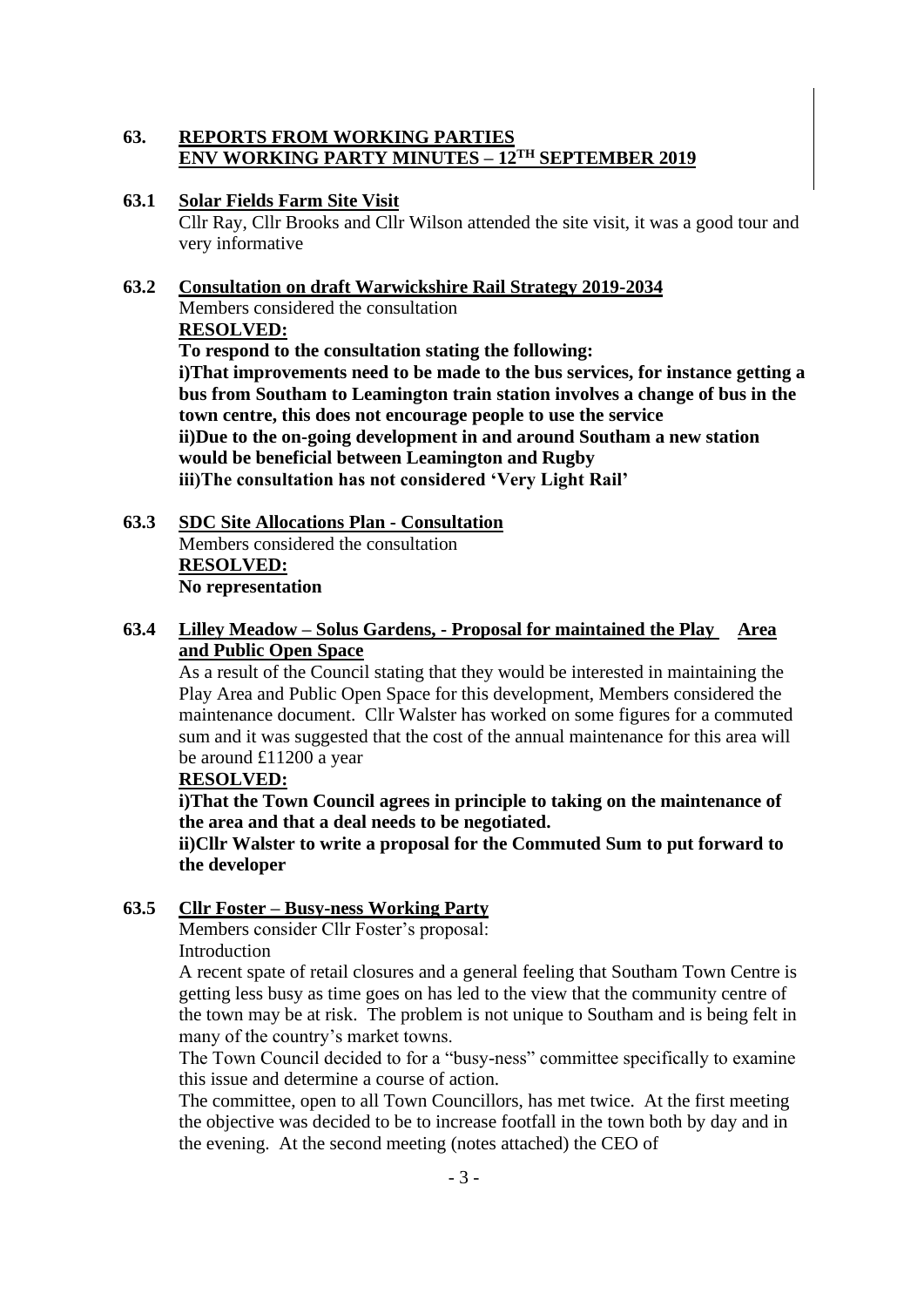SaveTheHighStreet, ex-retailer and independent consultant, Lady Sarah Bassett (Lady B), was invited to hear our concerns and make some suggestions for ways forward.

As neither District Councillor / County Councillor was able to make the meeting, I have invited both to a briefing and discussion at their convenience. Recommendations

Many ideas emerged during the meeting, also attended by Audrey Brown from WCC, that can be explored quickly, especially to broaden the participation in the group, potentially to become a steering group for diverse BUT CO-ORDINATED activities. As soon as possible, the Town Council should become a supportive participant in the initiative rather than the prime mover with business taking the lead.

After the meeting, Lady B has submitted a plan for action, and it is this plan that we should consider here as it will involve the Council funding a paid consultation. This is her proposal:

"I agree with your starting point! Having met with you and your team and on the basis of the work I have been doing in other places recently, I feel there is both a need and an appetite to improve the local and regional perception of Southam, productise its offer, and make it discoverable as both a tourist and local shopping/dining destination.

"I have outlined this as Phase 1 and have presented phase 2 as options moving forward. Note that Phase 1 would be by means of my private consultancy - there are options to be included in the SaveTheHighStreet project at phase 2.

"I propose that we have a "Busy-Ness" workshop - with any other interested members of the community and all the businesses invited. Initially I will come and visit all the businesses on the high street to get a clearer insight into their perceived challenges and opportunities. Following this I propose running a workshop where I will deliver a presentation about perception, productisation of place and give an intro into place branding and marketing. I would suggest an hour and a half meeting duration. It will be all flip boards and ideas and chat and discussion and will be the first step towards defining a central idea for positioning Southam moving forward. "I will then work on taking those discussions forward and will begin a destination marketing plan/economic town plan and will develop some brand concepts.

"A second meeting will then be held to discuss and shape both the plan and the brand.

"The brand and marketing plan will then be delivered along with the strapline, social media headers and basic content narrative.

"Phase 1 Cost: £1,800

"Following Phase 1 there would be the option to build a website, produce town centre guides, set up and help manage your social (sic) and more.

"Website design and build cost would be in the region of £2,000- £3,000 with copy, photography etc on top. I am waiting for a response from Alex Holmes at County re costs associated with using the Warwickshire template - I am hoping this will save a large proportion of the associated costs.

"Town Centre Guides would be in the region of  $\text{\pounds}1,000$ -  $\text{\pounds}1,250$  to get to print-ready stage - example attached of one I did recently and showed you at the meeting. I would need some help with copy if we are to include a town trail / walks etc. The print cost of the attached was £800 for 5000 copies.

"Following this, I am happy to provide a quote for some 1:1 support for the retailers, assist with inward marketing for your empty retail premises; introductions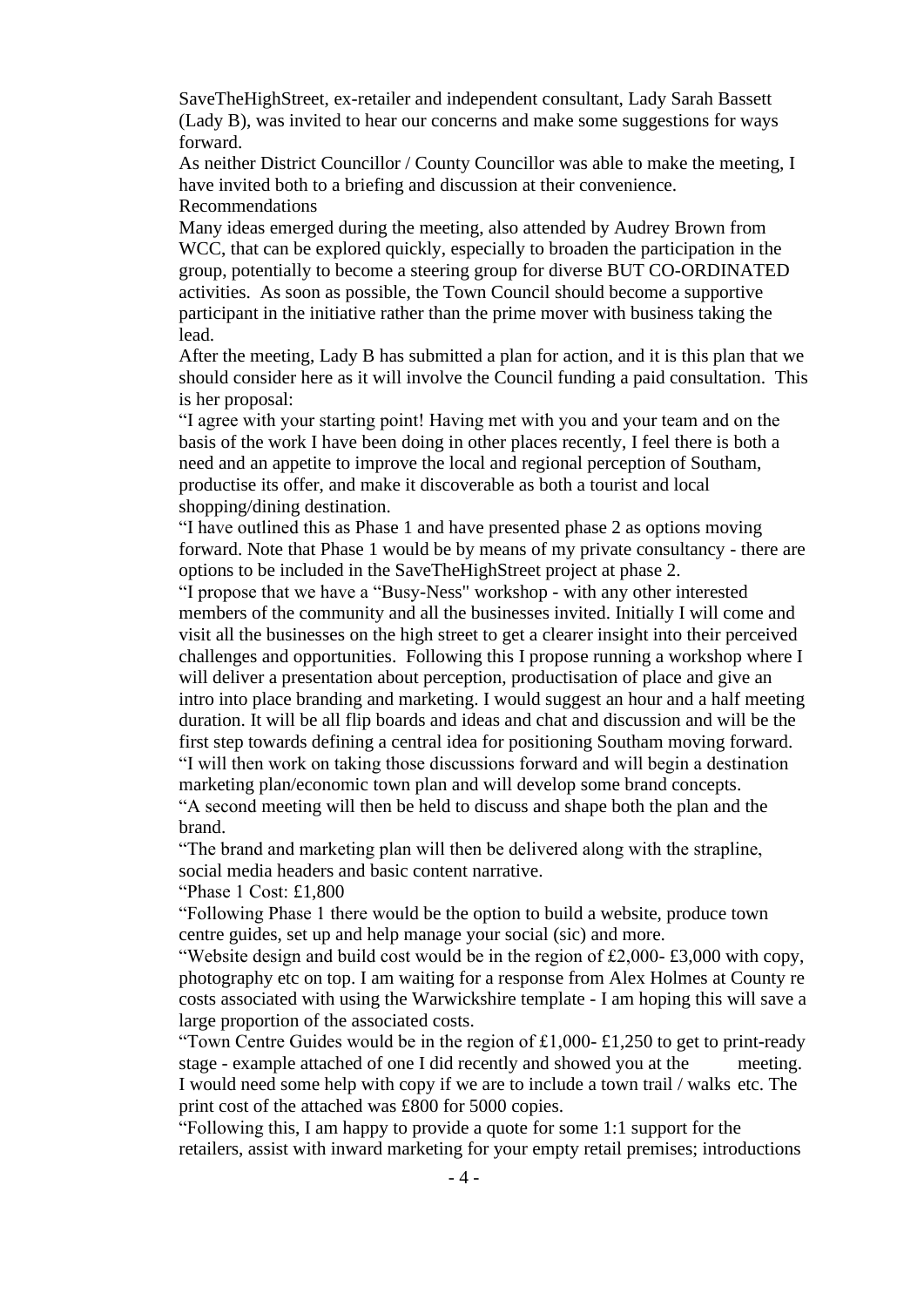to Shakespeare's England; introductions to the SaveTheHighStreet Champion Programme, Workforce/ community loyalty schemes etc etc "For now, we should prioritise Phase 1."

#### **RESOLVED:**

**i)That the Town Council agrees with the proposals ii)To go ahead with Phase 1 at this stage at a cost of £1800, to be taken from the Legal Fees Budget iii)Cllr Foster to arrange the next meeting for Thursday 3rd October** 

## **63.6 Item 6 – Cllr Wilson – Tree Planting Scheme Proposal**

Members considered Cllr Wilson's Report:

After the UN released the 'Special Report on Global Warming of 1.5 degrees centigrade' in October 2018, many people have been motivated to alter their lifestyles in order to reduce their carbon footprint. One of the many recommendations was to plant more trees.

As a lifelong believer in the benefits of street tree planting, I felt all the more inspired to try and do something about it here in Southam. So, I contacted the Highways Department of Warwickshire County Council who then put me in touch with Sarah Ridgeway. Sarah is the chairperson of Warwick Tree Wardens. This voluntary group have assisted the council in planting over 4000 trees in 10 years. WTWs mission is to promote, protect and plant trees. They are very happy to support us should we decide to set up a Southam Tree Warden group.

To set up a Tree Warden group it would appear I firstly have to locate potential tree planting sites and chat with nearby residents to see if they are happy to have a tree near their house and if they are prepared to water the tree until it is established. (roughly 2 years during the growing season) When I have found 10 possible locations, I then contact Sarah Ridgeway who will work with the forestry department of WCC who will cat scan the sites and make tree planting suggestions. The cat scan will prove half of my chosen sites unsuitable apparently.

Each tree could potentially cost between £100 and £200, however Sarah who runs a non-profit making plant nursery is able to reduce the cost considerably.

I have been reassured by Teresa Llewelyn of the WCC forestry department that any tree planted on the highway is very much appreciated and will be their responsibility.

If I could acquire some funding for street tree planting from Southam Town Council, I would like to then set up a street stall on the high street and collect donations. I will also approach The Lions and The Rotary Club for possible donations. Do you think Southam Town Council would take care of these monies? I think I can form a group of volunteers to help plant the trees and subsequently keep an eye on them, but during my street campaign I should be able to acquire more volunteers.

The volunteers would also be responsible for visiting those residents caring for the trees once a year to offer our thanks.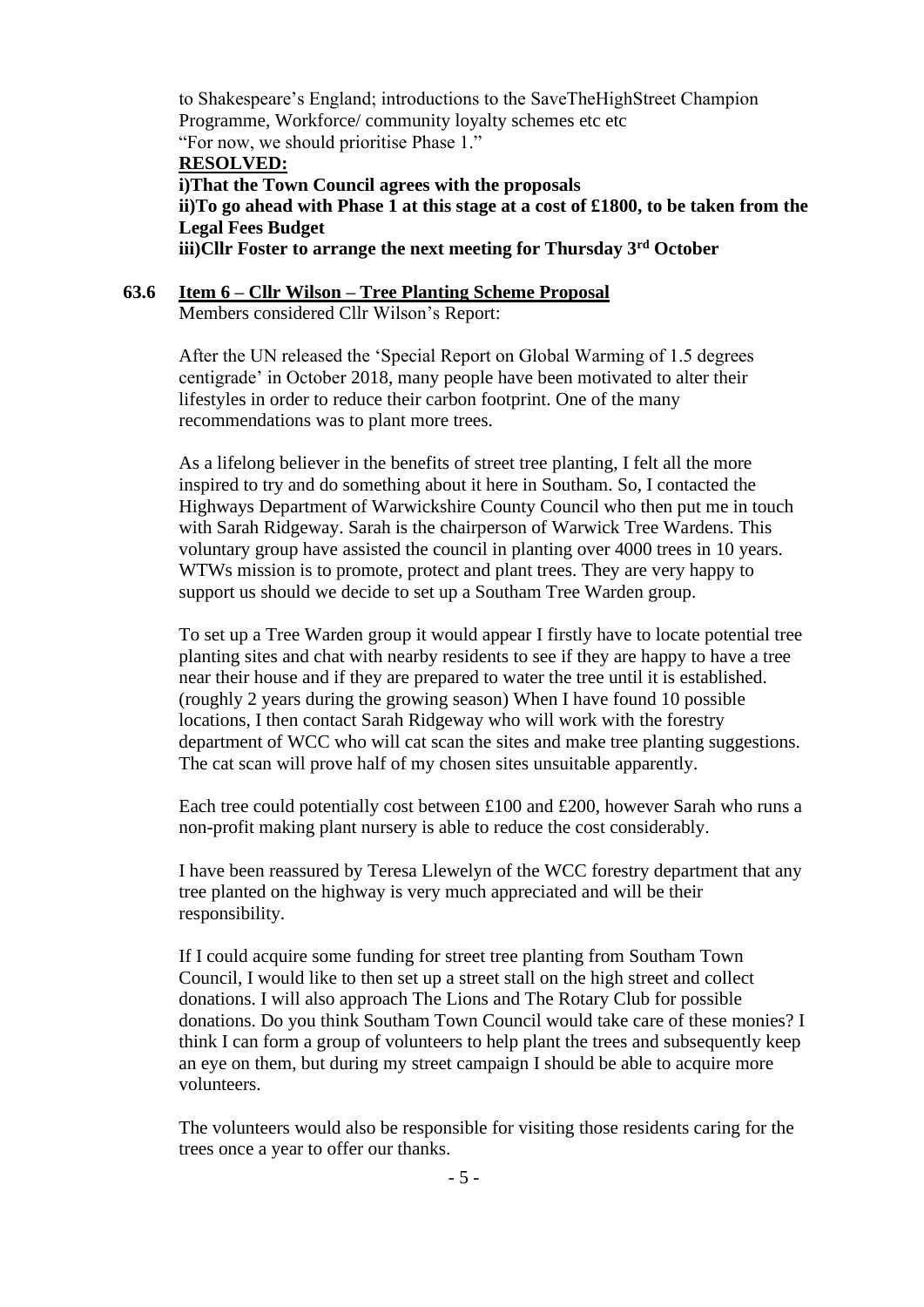I have no idea how successful this project will be, but should it prove to be successful I foresee Southam Tree Wardens as an asset to the Southam community. We could also encourage residents to plant trees in their front gardens and we could help nearby villages set up their own schemes.

**RESOLVED: i)That the Town Council supports Cllr Wilson's initiative ii)Cllr Wilson has been advised that she will need to set up a Tree Warden group that is separate to the Council iii)To invite Sarah Ridgeway (WCC) to the November ENV**

#### **63.7 Cllr Ray – WCC Funded Contractors Work**

Cllr Ray has been advised by WCC that there is a significant sum of money  $(\text{\pounds}10K)$ which will be allocated to Southam to help maintaining the PROWS which fall into the zones below.

Cllr Ray proposes that the Council should take the responsibility to decide what needs doing and seek quotes from suitably qualified contractors in order to submit our proposals to WCC. Bear in mind that this money is time limited but could be spent over 2-3years.

The Town Clerk has advised Cllr Ray the following:

With regards to the money WCC (by way of S106) received £20, 210.64 for the Ash Path, paid to them by the developer back in Jan 2016, this money has to be spent on accordance with the S106 agreement, which is as follows:

The Footpath Contribution is to be paid to the County Council towards the improvement of the Ash Path (Footpath SM18) which provides a direct link from the South of the site to existing schools and any remaining funds to be used towards improvements to SM19 (Welsh Rd West to Coop) footpath and SM 29 (Coventry Road to Merestone Close ) footpath and improvements to other footpaths within a 1.5 mile radius of the Site.

For the Bloor Homes Development (Land West of Banbury Road Development) WCC are due to be paid £9900 (I am assuming they have this money now and the S106 states as follows:

The owners will pay the County Council the Footpath Contribution not later than the first occupation of the 100th Dwelling erected on the site which is to be used by the County Council for the purpose of upgrading or improving public rights of way that will benefit occupiers of the Development and which lie within a 1.5 mile radius of the centre of the site.

Therefore, the total money that WCC should be saying there is, is £30,110.64, The council is requested to decide how this matter should be taken forward **RESOLVED:**

**i)That the Town Council agrees in principle to Cllr Ray's proposal ii)To write to Mark Ryder (WCC) to request a meeting in order to establish where the S106 money is?**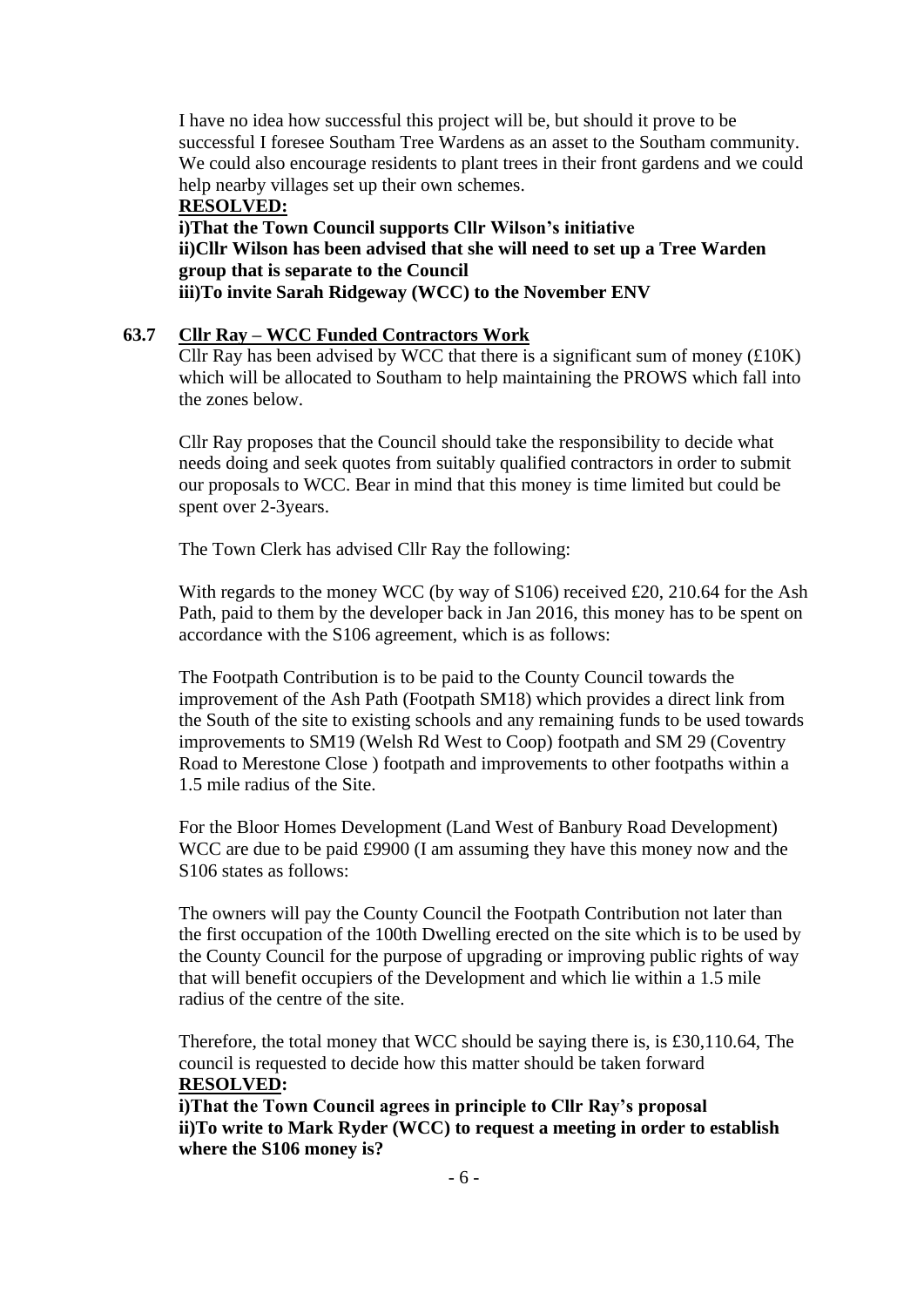**iii)That a working party is set up to take this matter forward iv)That Cllr Ray, Cllr John, Cllr Foster and Cllr Walster will be the working party**

## **63.8 Orbit Flagpole**

Members considered the licence and were advised that although it states in the licence that the Town Council have to pay Orbit's costs, Orbit have advised in writing that they will waive these costs.

#### **RESOLVED**:

**i)That the Town Council sign the licence**

**63.9 Planning Applications** Please see attached sheet

## **64. BUSY-NESS WORKING PARTY MINUTES– 21ST AUGUST 2019 Noted**

### **65. MEETING OF THE DEMENTIA FRIENDLY SOUTHAM STEERING GROUP – 4 TH SEPTEMBER 2019 Noted**

#### **66. 3 TIER RURAL TRANPORT- 11TH JULY REPORT Noted**

## **67. MEMBERS ITEM – CLLR A WALSTER**

Proposal to Southam Town Council: The future provision of street lighting columns by the Town Council – full business case.

Background:

Following an initial report in February this year from Cllr Walster, on the future provision of street lighting in Southam (copy attached at appendix 1). The Town Council resolved that the Clerk commission a survey of the existing street lighting stock in Southam under the control of the Town Council from Warwickshire County Council (WCC). In addition, WCC were asked to provide a quotation for bringing this lighting stock up to adoptable condition.

The survey was completed by WCC in April and May this year and they have subsequently provided a quotation via email. The details of which can be summarised as follows:

- The Town Council currently has a stock of 182 lighting columns. To bring these up to WCC standard would cost £212,850 plus VAT.
- To bring the current lighting levels up to the current British Standard in some roads an additional 33 columns would need to be added in various locations. The cost to provide these would be £42,210 plus VAT.
- To achieve total adoption by WCC of the Town Council owned street lights would cost £255,060 plus VAT.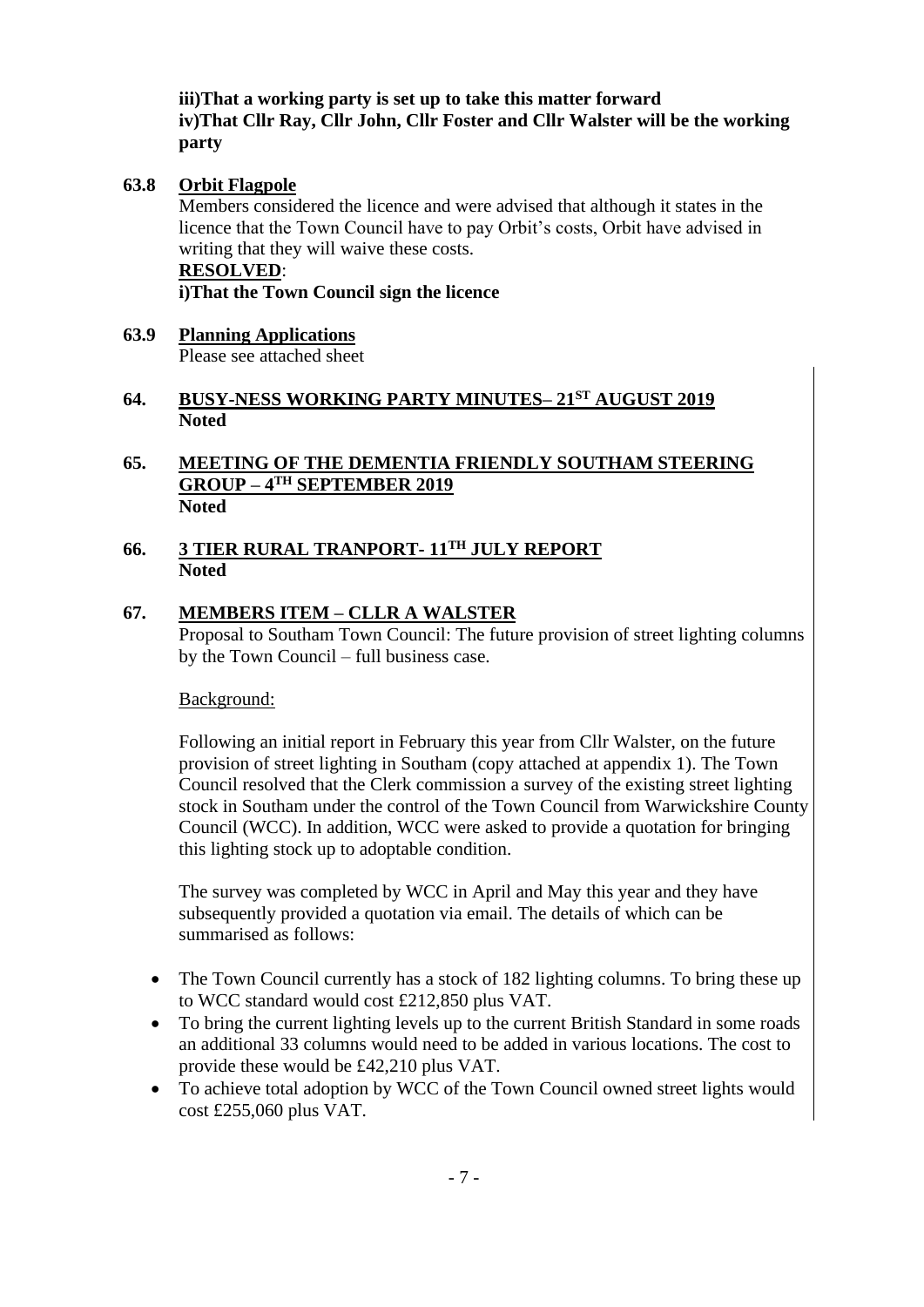- Once adopted by WCC all street lights would come under the current WCC switching off policy. i.e. 00:00 to 05:30 Sunday to Thursday, and 01:00 to 06:00 Friday and Saturday.
- Following adoption the Town Council would no longer have to budget for energy and maintenance costs for street lights in Southam.

Whilst the above costs are higher than the estimates made back in February 2019, the replacement programme, as proposed below, still provides two major benefits to the Town Council, namely:

- The removal after 3.5 years of any future liability for street lighting maintenance, and the associated energy costs.
- After seven years the full replenishment of the Town Council reserves used to fund this project, along with an annual revenue saving to the Town Council of £2,000 in year four rising to £42,000 in year eight.

### Proposal:

It is proposed to use £120,000 of Town Council reserves along with the already approved on-going street lighting revenue budget  $(f.42k)$  to fund the adoption of the remaining Town Council street lights by WCC.

The table below proposes a revised cash flow for this programme, assuming that WCC can achieve this schedule of work.

Year 1 of the programme is proposed as 2019/20, and it is assumed that only our existing revenue budget and street lighting reserve would be used. In 2020/21 is proposed for the biggest chunk of works to be carried out, and the use of reserves is programmed for draw down in this year. However, this schedule would need to be agreed with WCC.

Year 4 or the 2022/23 financial year would see the first proposed financial revenue savings, and 2026/27, would see this reach a ceiling of £42,000 per annum, once the reserves had been replenished.

Following discussion at the meeting in February, no further work has been done on the use of prudential borrowing by the Town Council to support this scheme, and it is likely that the Town Council would need to adopt the General Power Competence to achieve this level of borrowing. However, if this were something that the Town Council was minded to do it would have the following benefits:

- Reserve levels would be maintained.
- Repayment could be scheduled over a longer period of time delivering a revenue saving in year one, albeit reducing the revenue savings for the remaining term of the loan.

| $\parallel$ Year 1 $\parallel$ Year 2 $\parallel$ Year 3 $\parallel$ Year 4 $\parallel$ Year 5 $\parallel$ Year 6 $\parallel$ Year 7 $\parallel$ |  |  |  |  |  |  |  |  |
|--------------------------------------------------------------------------------------------------------------------------------------------------|--|--|--|--|--|--|--|--|
|--------------------------------------------------------------------------------------------------------------------------------------------------|--|--|--|--|--|--|--|--|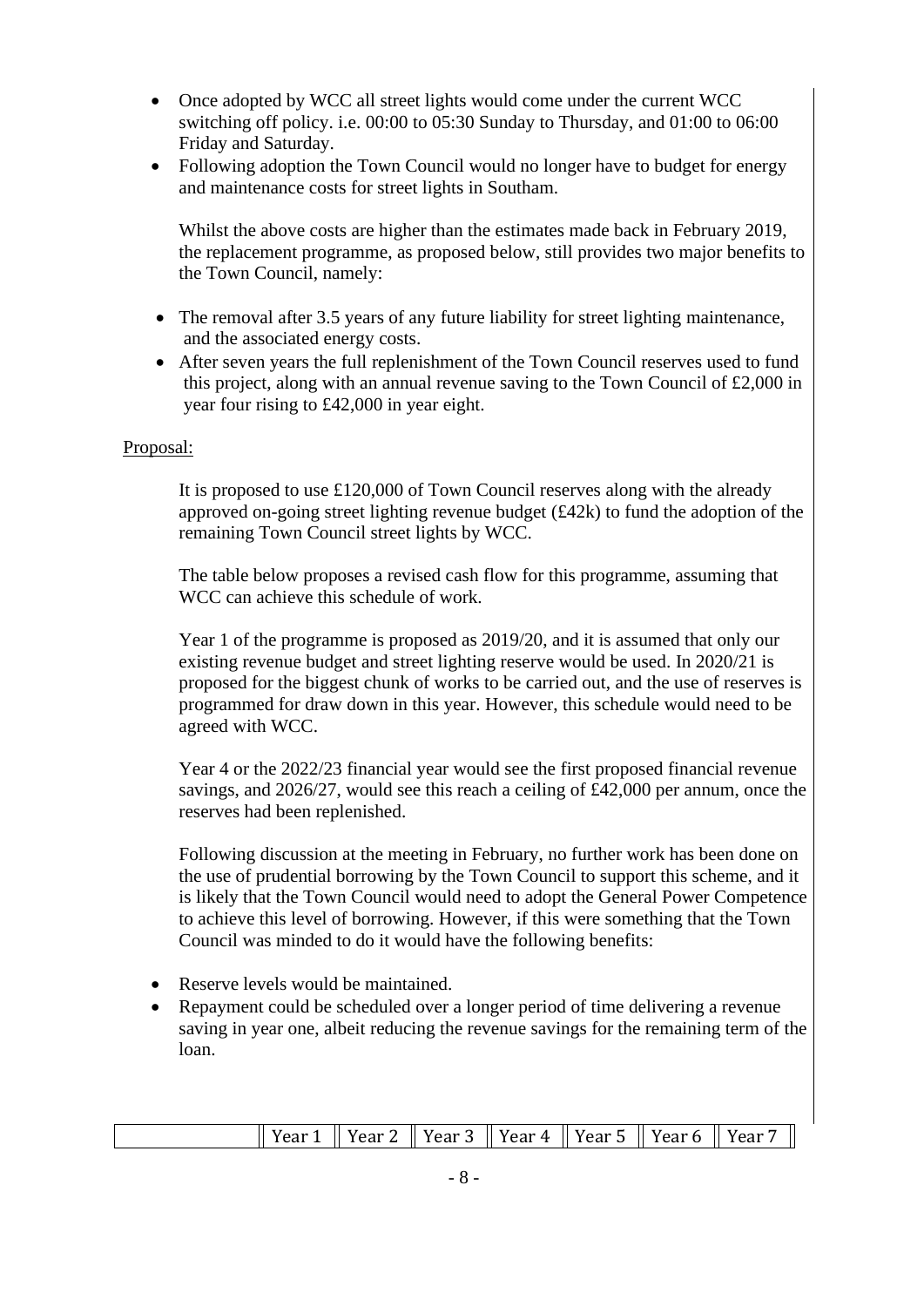|                                      | $E(^{000})$<br>19/20 | £<br>20/21       | 21/22            | 22/23            | 23/24            | £<br>24/25       | $E(^{000})$<br>25/26 |
|--------------------------------------|----------------------|------------------|------------------|------------------|------------------|------------------|----------------------|
| Contribution<br>from<br>reserves     | $\boldsymbol{0}$     | 120              | $\mathbf{0}$     | 0                | $\theta$         | $\boldsymbol{0}$ | $\boldsymbol{0}$     |
| Revenue<br>Contribu<br>tion          | 42                   | 42               | 42               | 42               | 42               | 42               | 42                   |
| Total budget                         | 42                   | 162              | 42               | 42               | 42               | 42               | 42                   |
| Column<br>Replace<br>ment<br>costs   | $-33$                | $-158$           | $-40$            | $-19$            | $\boldsymbol{0}$ | $\boldsymbol{0}$ | $\mathbf{0}$         |
| Energy                               | $-7$                 | $-3$             | $-2$             | $-1$             | $\mathbf{0}$     | $\boldsymbol{0}$ | $\overline{0}$       |
| Maintenance                          | $-2$                 | $-1$             | $\boldsymbol{0}$ | $\boldsymbol{0}$ | $\boldsymbol{0}$ | $\boldsymbol{0}$ | $\boldsymbol{0}$     |
| Contribution to<br>reserves          | $\boldsymbol{0}$     | $\boldsymbol{0}$ | $\boldsymbol{0}$ | $-20$            | $-40$            | $-40$            | $-20$                |
| Available<br>budget to<br><b>STC</b> | $\mathbf{0}$         | $\boldsymbol{0}$ | $\mathbf{0}$     | $\overline{2}$   | $\overline{2}$   | $\overline{2}$   | 22                   |

#### **RESOLVED:**

**i)That the Town Council formally place an order with WCC to upgrade and adopt the remain Town Council owned street lights.**

**ii)That reserves of £120,000 are used in the medium term to fund this work. Thus, delivering a revenue saving to the Town Council within three years, replenishing the £120,000 of reserves within 7 years, and delivering on-going annual revenue saving of £42,000 to the Town Council.**

**iii)That the clerk be requested to obtain a formal schedule of works from WCC to upgrade the Town Council's lighting stock as per their survey and quotation. iv)Once the above schedule is received that the Clerk and Cllr Walster adjust the above spend profile accordingly, ensuring that it remains within Town Council's resources.**

**v)That the Clerk and Cllr Walster present quarterly reports on the replacement and adoption programme to the Town Council.**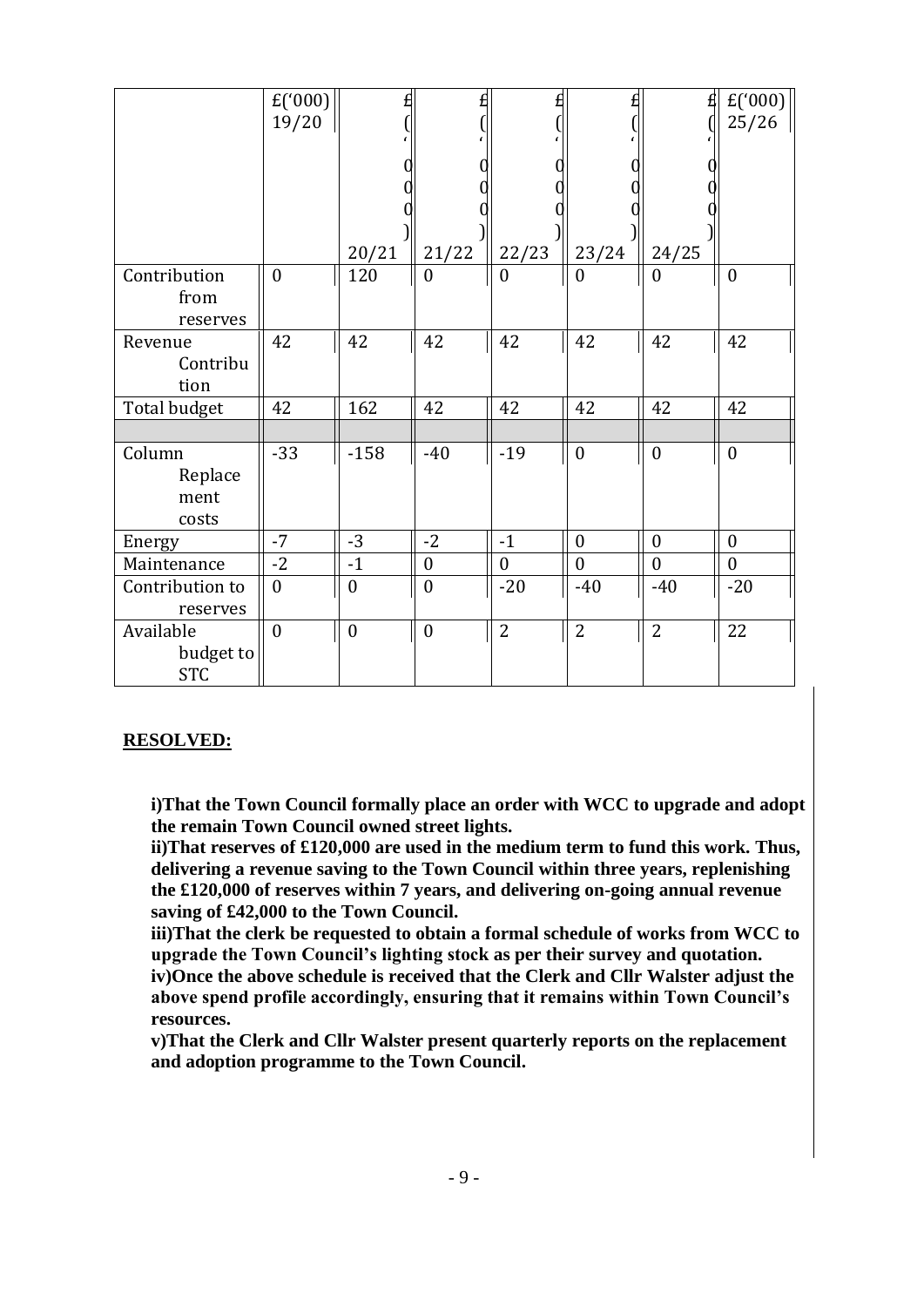# **68. INFORMATION FROM COUNTY AND DISTRICT COUNCILLORS**

Members considered Cllr Crump's written report **RESOLVED:**

**To write to both Cllr Crump and Cllr Bromwich stating that there should be a combined approach regarding the future of the Town Centre, that they have been invited to the Town Council Busy-Ness Working Party and the Council want their District Councils to engage with the group as working separately will have a negative effect.**

# **69. EXCLUSION OF THE PUBLIC FROM THE MEETING** It was moved and

**RESOLVED: that pursuant to Section 1(2) of the Public Bodies (Admission to Meetings) Act 1960 the public be excluded from the meeting because publicity would be prejudicial to the public interest by reason of the confidential nature of the business to be transacted**

# **70. STAFF SALARIES AND PAYMENT FOR SERVICES RESOLVED:**

**To authorise the payment of staff salaries dated September 2019**

**The Meeting closed at 8.40pm**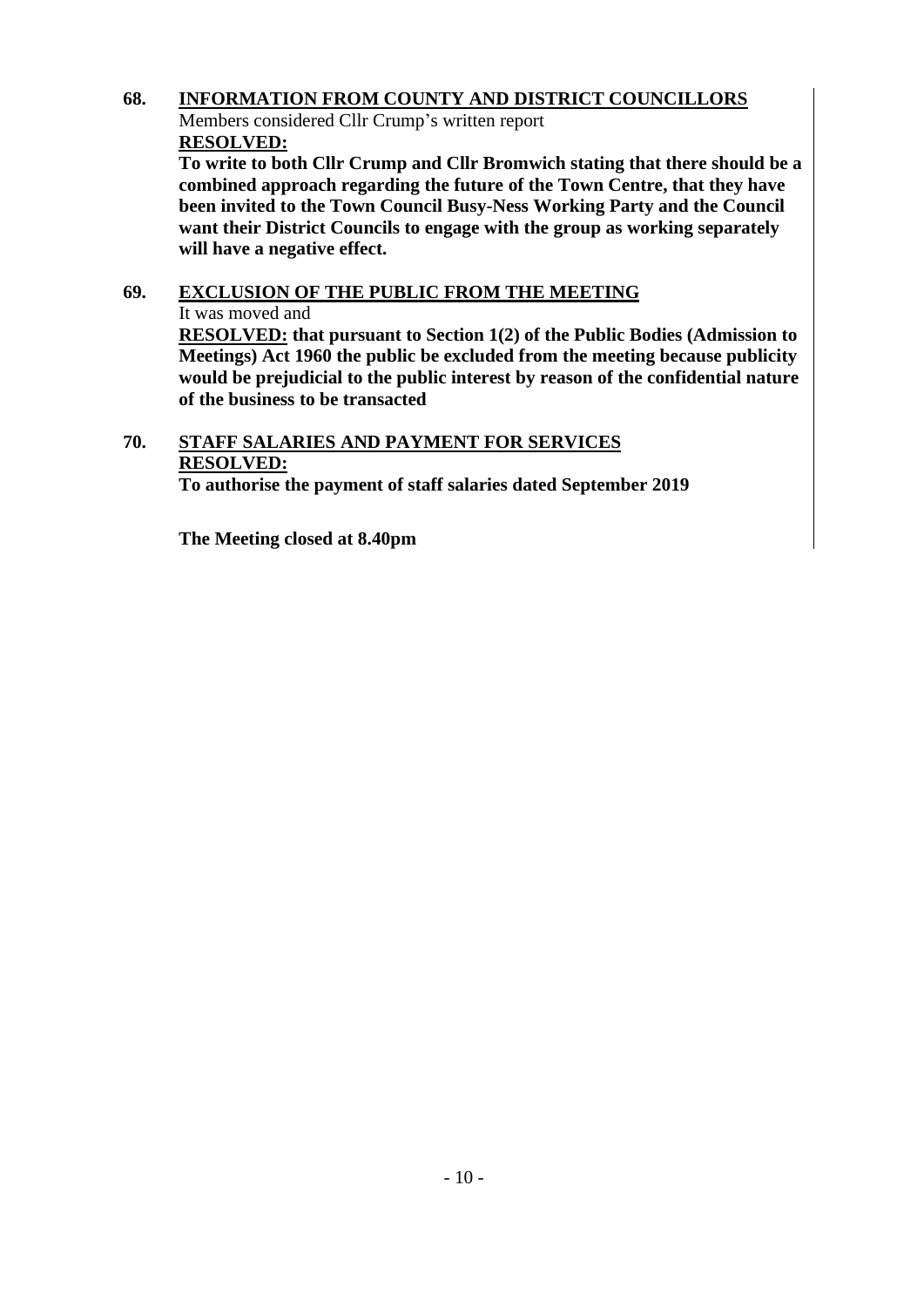|               | <b>Southam Town Council Financial Year 2019-2020</b> |                                        |                                                                                                                                          |        |                 |                             |                   |  |  |
|---------------|------------------------------------------------------|----------------------------------------|------------------------------------------------------------------------------------------------------------------------------------------|--------|-----------------|-----------------------------|-------------------|--|--|
|               |                                                      | <b>Accounts Payable September 2019</b> |                                                                                                                                          |        |                 |                             |                   |  |  |
| Voucher<br>No | <b>Budget Payee</b><br>Line                          |                                        | Details                                                                                                                                  | Chq No | Gross<br>Amount | VAT<br>(to be<br>reclaimed) | <b>Net Amount</b> |  |  |
| 132           | 47                                                   | Wood, J                                | Volunteer Driver Reimbursement                                                                                                           | 108836 | £84.82          |                             | £84.82            |  |  |
| 133           | 47                                                   | Commander, L                           | Volunteer Driver Reimbursement                                                                                                           | 108837 | £62.55          |                             | £62.55            |  |  |
| 134           | 47                                                   | Taylor, W M                            | Volunteer Driver Reimbursement                                                                                                           | 108838 | £52.20          |                             | £52.20            |  |  |
| 135           | 47                                                   | Newsham, M                             | Volunteer Driver Reimbursement                                                                                                           | 108839 | £45.90          |                             | £45.90            |  |  |
| 136           | 47                                                   | Branston, J                            | Volunteer Driver Reimbursement                                                                                                           | 108840 | £152.40         |                             | £152.40           |  |  |
| 137           | 47                                                   | Owen, P                                | Volunteer Driver Reimbursement                                                                                                           | 108841 | £12.60          |                             | £12.60            |  |  |
| 138           | 47                                                   | Thomas, N                              | Volunteer Driver Reimbursement                                                                                                           | 108842 | £14.40          |                             | £14.40            |  |  |
| 139           | 47                                                   | White, G                               | Volunteer Driver Reimbursement                                                                                                           | 108143 | £133.95         |                             | £133.95           |  |  |
| 140           | 47                                                   | Meacham, B                             | Volunteer Driver Reimbursement                                                                                                           | 108844 | £66.60          |                             | £66.60            |  |  |
| 141           | 47                                                   | Houston, M                             | Volunteer Driver Reimbursement                                                                                                           | 108845 | £13.05          |                             | £13.05            |  |  |
| 142           | 17                                                   | Newland, L                             | Mileage Claim for WALC training<br>courses one to Long Itchington one to<br>Bearley less reimbursement to council<br>for incorrect claim | 108846 | £4.14           |                             | £4.14             |  |  |
| 143           | 21                                                   | <b>WALC</b>                            | WALC Training Course - Cllr H Wilson                                                                                                     | 108847 | £30.00          |                             | £30.00            |  |  |
| 144           | 19                                                   | Viking                                 | Stationery                                                                                                                               | 108848 | £132.04         | 22.01                       | £110.03           |  |  |
| 145           | 46                                                   | 4 Counties Ground Maintenance          | 2 x Grasscutting Churchyard                                                                                                              | 108849 | £420.00         |                             | £420.00           |  |  |
| 146           | 47                                                   | <b>British Telecommunications plc</b>  | <b>Volunteer Office Phone</b>                                                                                                            | 108850 | £48.48          | 8.08                        | £40.40            |  |  |
| 147           | 46                                                   | Limebridge Rural Services Ltd          | Grasscutting 9 & 10 of 16 cuts                                                                                                           | 108851 | £2,246.06       | 374.34                      | £1,871.72         |  |  |
| 148           | 8                                                    | Inside IT Solutions Ltd                | IT Support & Office 365                                                                                                                  | 108852 | £96.39          | 16.07                       | £80.32            |  |  |
| 149           | 1&8                                                  | The Grange Hall                        | Quarterly Utilities ending 30 June 2019<br>380.91 and 30 September 2019 283.71                                                           | 108853 | £664.62         |                             | £664.62           |  |  |
| 150           | 8                                                    | Mr J Gwillam                           | PAT Testing Town Council Office<br>Equipment                                                                                             | 108854 | £63.00          |                             | £63.00            |  |  |
| 151           | 39, ER, 30,<br>37                                    | Mr R Carro                             | Contract Maintenance, Holywell<br>Strimming, retreive & repair kissing                                                                   | 108855 | £773.46         |                             | £773.46           |  |  |
|               |                                                      |                                        | Total                                                                                                                                    |        | 5116.66         | 420.50                      | £4,696.16         |  |  |
|               |                                                      |                                        |                                                                                                                                          |        |                 |                             |                   |  |  |
|               |                                                      |                                        |                                                                                                                                          |        |                 |                             |                   |  |  |
|               |                                                      |                                        |                                                                                                                                          |        |                 |                             |                   |  |  |
|               |                                                      | <b>Town Clerk</b>                      |                                                                                                                                          |        |                 |                             |                   |  |  |
|               |                                                      |                                        |                                                                                                                                          |        |                 | <b>Councillors</b>          |                   |  |  |
|               |                                                      |                                        |                                                                                                                                          |        |                 |                             |                   |  |  |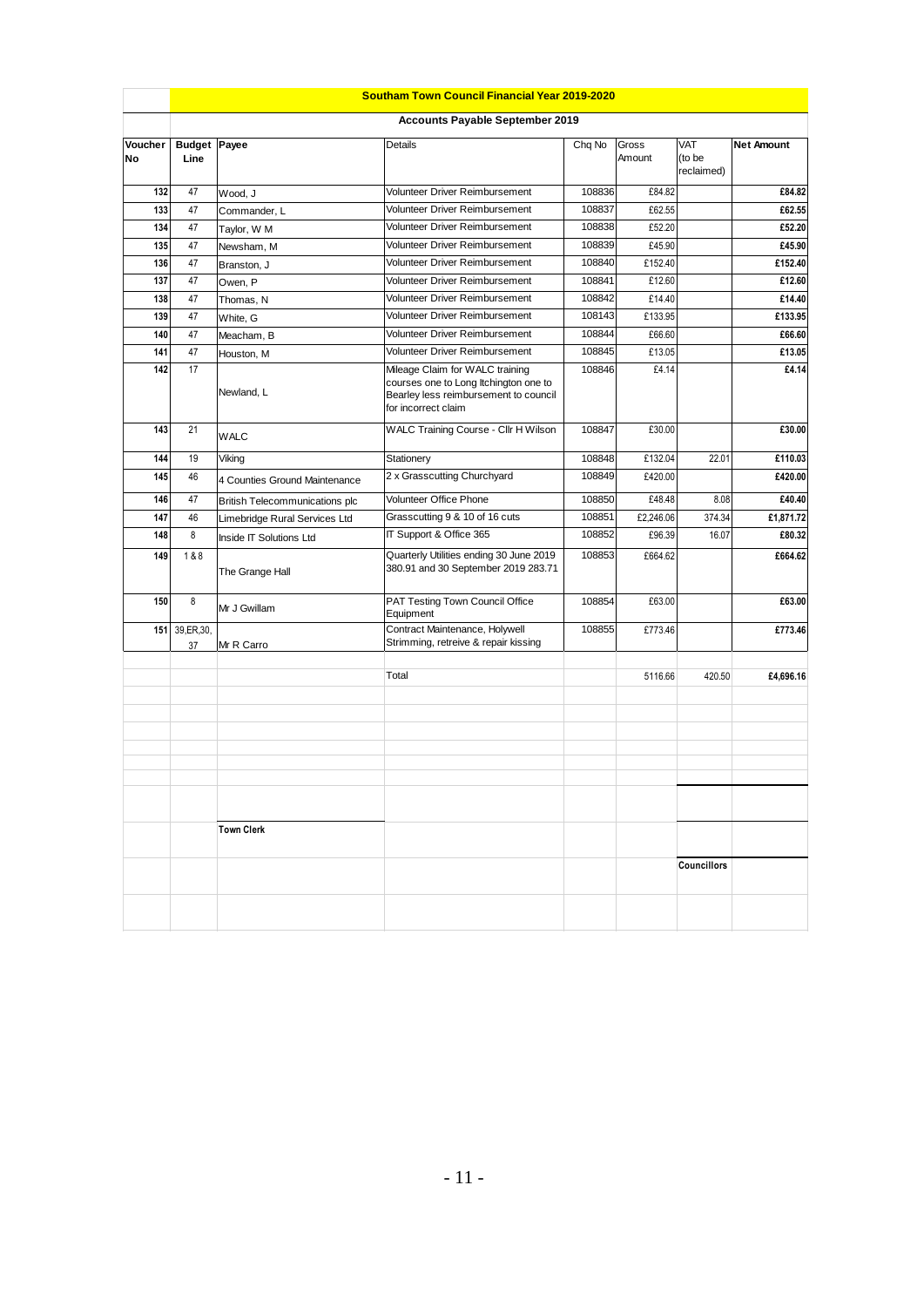## **PLANNING APPLICATIONS - Southam Town Council - September Meeting - 2019**

19/02009/FUL Dr D Burston Dallas Burston Property Dallas Burston Polo Grounds, Stoneythorpe, Southam, CV47 2DL

Erection of 43 bedroom hotel with restaurant and spa facilities (part retrospective); provision of car parking; provision of private drainage facilities including reed bed and outfall to River Itchen (part retrospective). 01-Oct-19

#### **RESOLVED**

**Southam Town Council repeats the objections made for the 130 bed hotel application for this planning application. The detrimental visual impact that it would have on the countryside, that it would create excessive light and noise pollution, that it would increase traffic on the A425, that the height and scale of the buildings would be overdevelopment of the site, the detrimental effects on wildlife, of construction traffic on local roads and would liek to see a limitation on helicopter flights . In addition, the Core Strategy says "for schemes involving large scale hotels or similar accommodationin rural locations , the accommodation should be directly associated with the existing use which has to be of such a nature and scale that it can justify the provision of overnightaccommodation in it's own right. It must be genuinely ancillary to the needs of that use and it will be a requirement for all applicants to justify why the accomodation proposed is appropriate in relation to the particular existing use". Southam Town Council also considers the access to be totally inadequate to cope with increased trafic which would be generated by this development and suggest that an island on the A425 and the entrance gates being moved back and widened would be necessary to cope with the development of this site. That the rebed foul water system to be subject to the agreement of the Environment Agency to ensure that the maintenance schedule is fit for purpose. It should also be taken into account that HS2 are realigning the A425.** 

DISCN/00301/19 Mr P Davies, South Holt Farm Southam Holt Farm, Welsh Road East, Southam, CV47 1NF

Discharge of condition to permission attached to 17/00093/FUL, relating to stone samples/panels, allowing Parish Council to make comment on the stone proposed.

#### **RESOLVED No representations**

19/02533/TREE Shona Hudson, 23 Abbey Lane, Old Road, Southam CV471HR

T1 - conifer - Fell 03-Oct-19

**RESOLVED Refer to arboriculturalist**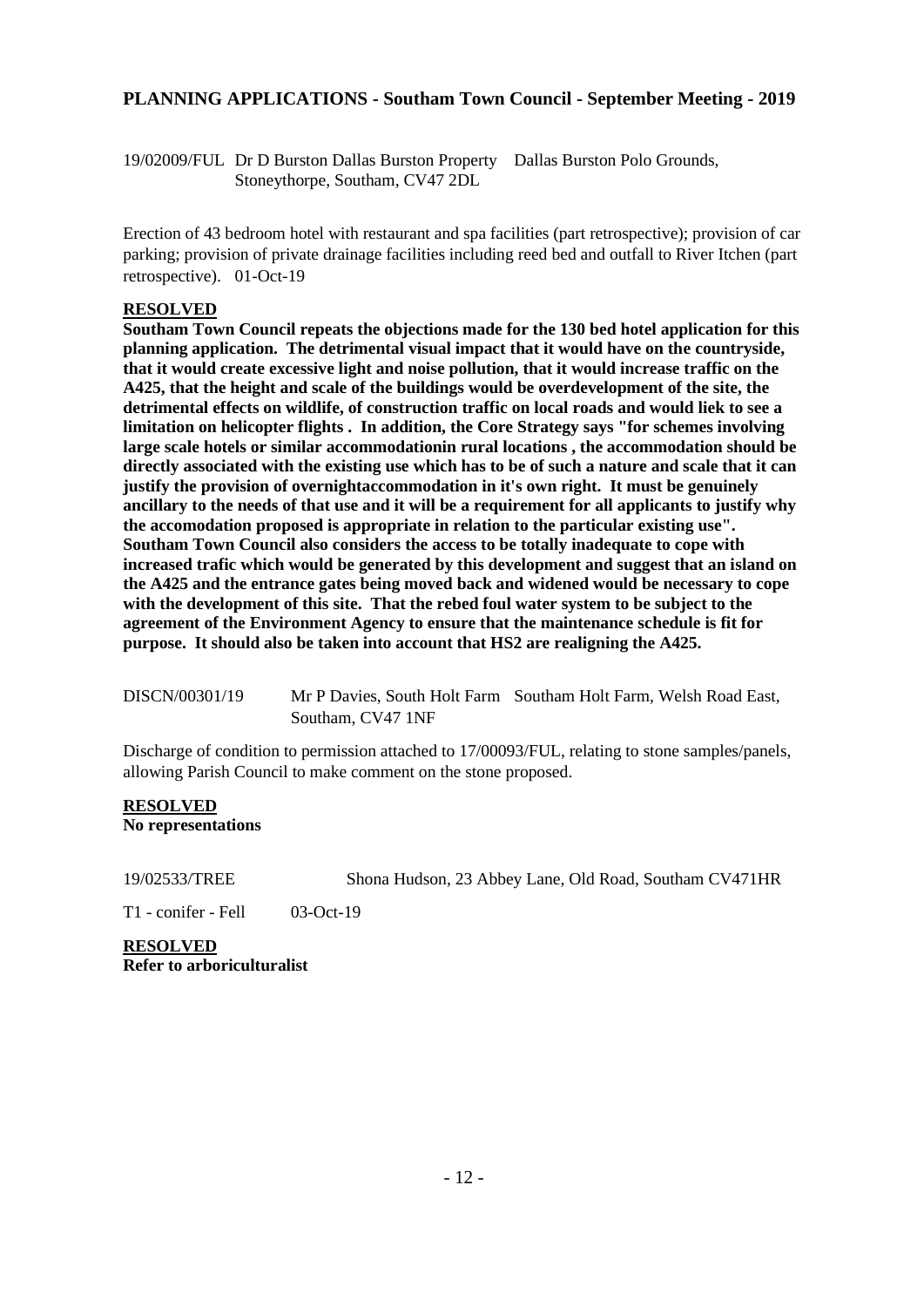19/01949/FUL Mrs Susan Steele , The Grange, Coventry Road, Southam CV47 1QB

Revised details on parking and removal of fence from application description. Revised plan with fence removed from boundary and email from agent 13.09.19

#### **RESOLVED**

**Due to deadline date this application will be considered 'out of meeting' Southam Town Council objects to the amended application, it is felt that without a defined boundary it will be difficult for the site to be policed and managed , the council does not find it acceptable that the onus will be placed on the new owners to resolve the sharing issues. The council still has concerns regarding access for large vehicles such as dustbin lorries as the car park area is not big enough to turn around and the calculation, using the D2 model shows both buildings are currently well short of parking places planning policy requires and for the Grange Hall to lose even more spaces is of great concern. "**

19/02400/FUL the Heart of England Co-operative Society Co-op Late Shop, Coventry St, Southam CV47 0EA

The installation of a new refrigeration packaged unit on a concrete base to the rear of the store

#### **RESOLVED No representations , subject to the Environmental Health have no issues relating to noise**

19/02235/FUL Mrs L Ward, 10 Beech Close, Southam, CV47 1HU

Single storey front extension

#### **RESOLVED No Representations**

19/02457/ADV Mr John Bridges, Co-op Late Shop, Coventry St, Southam CV47 0EA

Front facia sign 09-Oct-19

#### **RESOLVED No Representations subject to Conservation Officer approval**

19//00182/FUL Owl Homes LtdLilley Meadow , Solus Gardens , Southam

Full Application for the erectionof 10 dwellings (use class C3) and associated parking , landscaoing , public open space and ancillary infrastructure. (re-consultation as the red line boundary has been altered to include the part of the existing estate road which will be altered) 02 Owl Layout B, Mercedes-Benz Econic 2630 3-Axle, Quarry Road\_1017\_RSA1, FW1817-H-800 (A2) Refuse Vehicle Tracking

**RESOLVED No Representations**